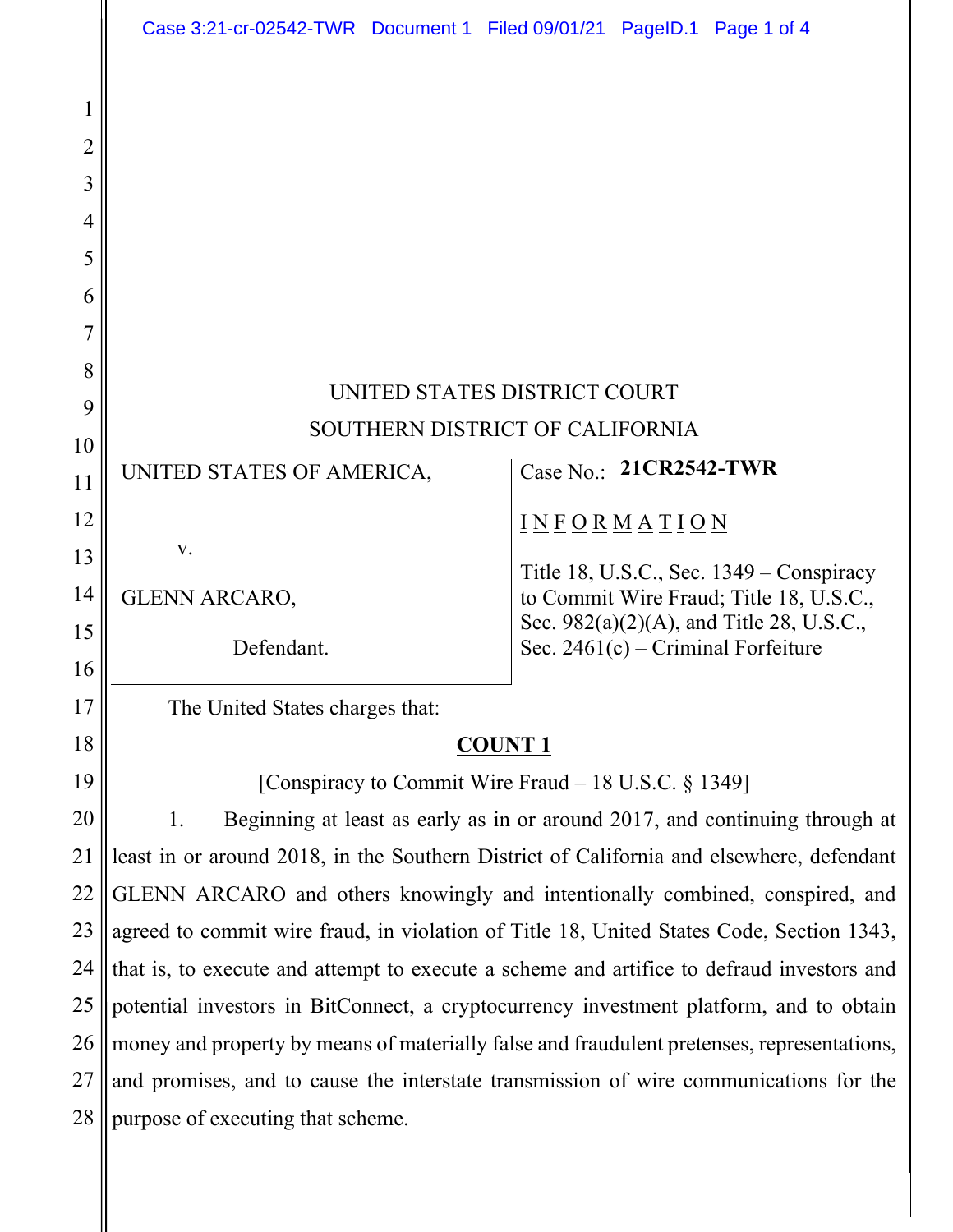## *Object of the Conspiracy*

2. It was the purpose of the conspiracy for ARCARO and his co-conspirators to unlawfully enrich themselves by inducing investors to invest in BitConnect through materially false and fraudulent pretenses, representations, and promises.

## *Manner and Means of the Conspiracy*

3. It was a part of the conspiracy that:

a. ARCARO and his co-conspirators, through the use of interstate wire communications, discussed the scheme to defraud over internet chats and text messages, posted videos to social media platforms to encourage investment in BitConnect, and used the BitConnect website to promote the scheme.

b. ARCARO and his co-conspirators made and caused others to make materially false and fraudulent pretenses, representations, and promises to, and concealed and caused others to conceal material facts from, investors and potential investors regarding BitConnect's Lending Program and purported Trading Bot and Volatility Software.

c. ARCARO and his co-conspirators made and caused others to make materially false and fraudulent pretenses, representations, and promises to, and concealed and caused others to conceal material facts from, investors and potential investors regarding the profits they could make from investments in BitConnect's Lending Program.

d. ARCARO and his co-conspirators made and caused others to make materially false and fraudulent pretenses, representations, and promises to, and concealed and caused others to conceal material facts from, investors and potential investors regarding BitConnect's Development Fund.

e. In total, ARCARO and his co-conspirators fraudulently induced investors to invest over \$2 billion in BitConnect and to deposit those funds in the BitConnect cluster of cryptocurrency wallets. ARCARO's co-conspirators, acting through BitConnect, then laundered the investors' funds by paying earlier investors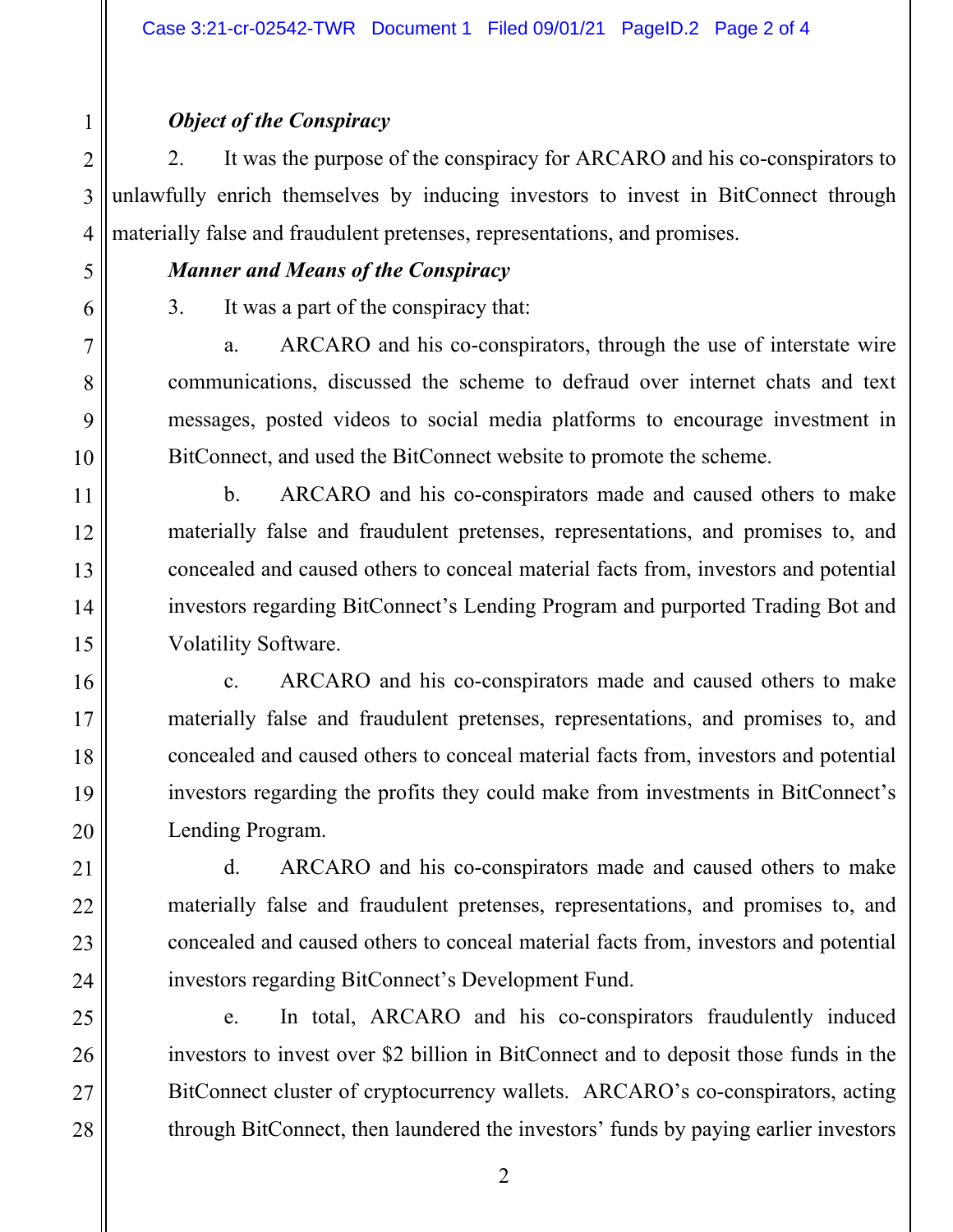1

2

3

4

5

6

7

8

11

12

13

14

15

23

24

25

26

27

28

with money from newer investors in order to promote the fraudulent scheme and by disguising the source, origin, control, and location of the investors' funds in order to conceal the scheme.

f. BitConnect evaded and circumvented the Department of the Treasury's money transmitting business regulations as to the operation of the BitConnect Exchange, as well as the Security and Exchange Commission's regulations governing the offer and sale of securities in the form of investments in the Lending Program.

9 10 4. ARCARO reported no less than \$24,098,333 in income on his 2017 U.S. individual income tax return from his role as a top promoter for BitConnect.

All in violation of Title 18, United States Code, Section 1349.

## FORFEITURE ALLEGATION

5. The allegations set forth in Count 1 are realleged herein for purposes of seeking forfeiture to the United States of America pursuant to Title 18, United States Code, Sections 982(a)(2)(A), and Title 28, United States Code, Section 2461(c).

16 17 18 19 20 6. Upon conviction of the offense alleged in Count 1 of this Information, defendant GLENN ARCARO shall forfeit to the United States of America pursuant to Title 18, United States Code, Section 982(a)(2)(A) and Title 28, United States Code, Section  $2461(c)$ , any property, real or personal, involved in such offenses, or any property traceable to such property, including but not limited to \$24,098,333.

21 22 7. In the event that any of the property described above, as a result of any act or omission of defendant:

- a. cannot be located upon the exercise of due diligence;
- b. has been transferred or sold to, or deposited with, a third party;
- c. has been placed beyond the jurisdiction of the court;
- d. has been substantially diminished in value; or
- e. has been commingled with other property which cannot be divided without difficulty,